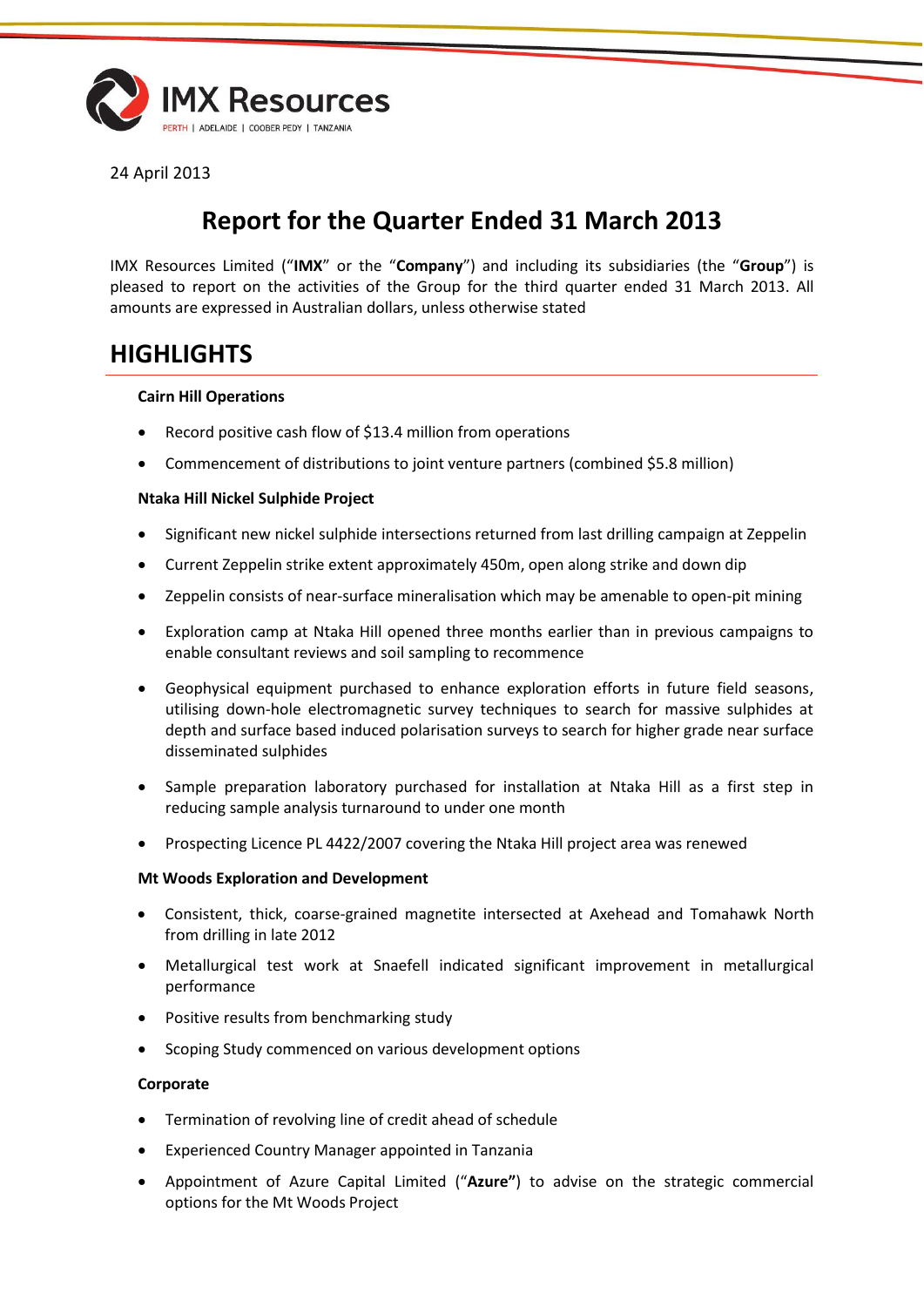# **OPERATIONS**

## **Cairn Hill Joint Venture (IMX – 51%)**

Summary information on production and shipments for the quarter is shown in Table 1 (figures represent the full (100%) results of the Cairn Hill Joint Venture (the '**Cairn Hill JV**')).

|                       | March<br>Quarter<br>2013 | <b>December</b><br>Quarter<br>2012 | <b>Full Year to</b><br><b>Date</b> | <b>Comparison with</b><br><b>Previous Quarter</b> |
|-----------------------|--------------------------|------------------------------------|------------------------------------|---------------------------------------------------|
| Waste removed (BCM)   | 309,213                  | 375,520                            | 1,338,723                          | (17.7%)                                           |
| Waste and Ore (BCM)   | 402,193                  | 477,237                            | 1,640,618                          | (15.7%)                                           |
| Ore Mined (tonnes)    | 399,816                  | 437,382                            | 1,298,150                          | (8.6%)                                            |
| Ore Crushed (tonnes)  | 365,324                  | 484,293                            | 1,277,801                          | (24.6%)                                           |
| Road Haulage (tonnes) | 356,849                  | 481,818                            | 1,288,661                          | (25.9%)                                           |
| Rail Haulage (tonnes) | 434,554                  | 422,601                            | 1,311,270                          | 2.8%                                              |
| Ore Shipped (tonnes)  | 455,149                  | 388,570                            | 1,299,190                          | 17.1%                                             |

**Table 1. Cairn Hill JV: Production and shipment performance for the March quarter 2013**

#### *Operations*

The Total Recordable Injury Frequency Rate increased to 10.5 during the quarter (December quarter 2012: 4.82). This was a disappointing outcome and the Company continues to work with its contractors to improve safety performance. The mining contractor has submitted a 'Safety Action Plan' to address performance.

Mining continued to be concentrated on Pit 1. Total volumes mined were less than the mine schedule, primarily as a result of rainfall that occurred during February and March. These rainfall events also impacted crushing and road haulage, with 358 hours of road access lost due to rain. Notwithstanding issues with road access, there was no adverse impact on tonnes shipped for the quarter and there is no expectation that there will be an impact on shipping rates for the next quarter.

For the remainder of the financial year, the mine plan is expected to continue to focus on developing Pit 1 at the current rate of mining activity. Pre-stripping activities in Pit 2 were again kept to a minimum, without impacting upon ore mining or shipping rates. The mine plan is reviewed each month to maintain the optimum combination of ore accessed from Pit 1 and development of Pit 2.

In accordance with the Company's shipping schedule, six vessels were loaded during the quarter, with an average cargo size of 75,858 wet metric tonnes (wmt) which exceeded the target of 75,000 wmt.

Six vessels are scheduled for the June quarter and for the financial year ended 30 June 2013, it is anticipated that total tonnes shipped for the year will be approximately 1.75Mt.

CIF costs averaged \$94 per tonne shipped (equivalent to \$79 per tonne on a FOB basis), which was consistent with the Company's forecast. FOB costs for the second half of the financial year are forecast to remain at approximately \$80 per tonne.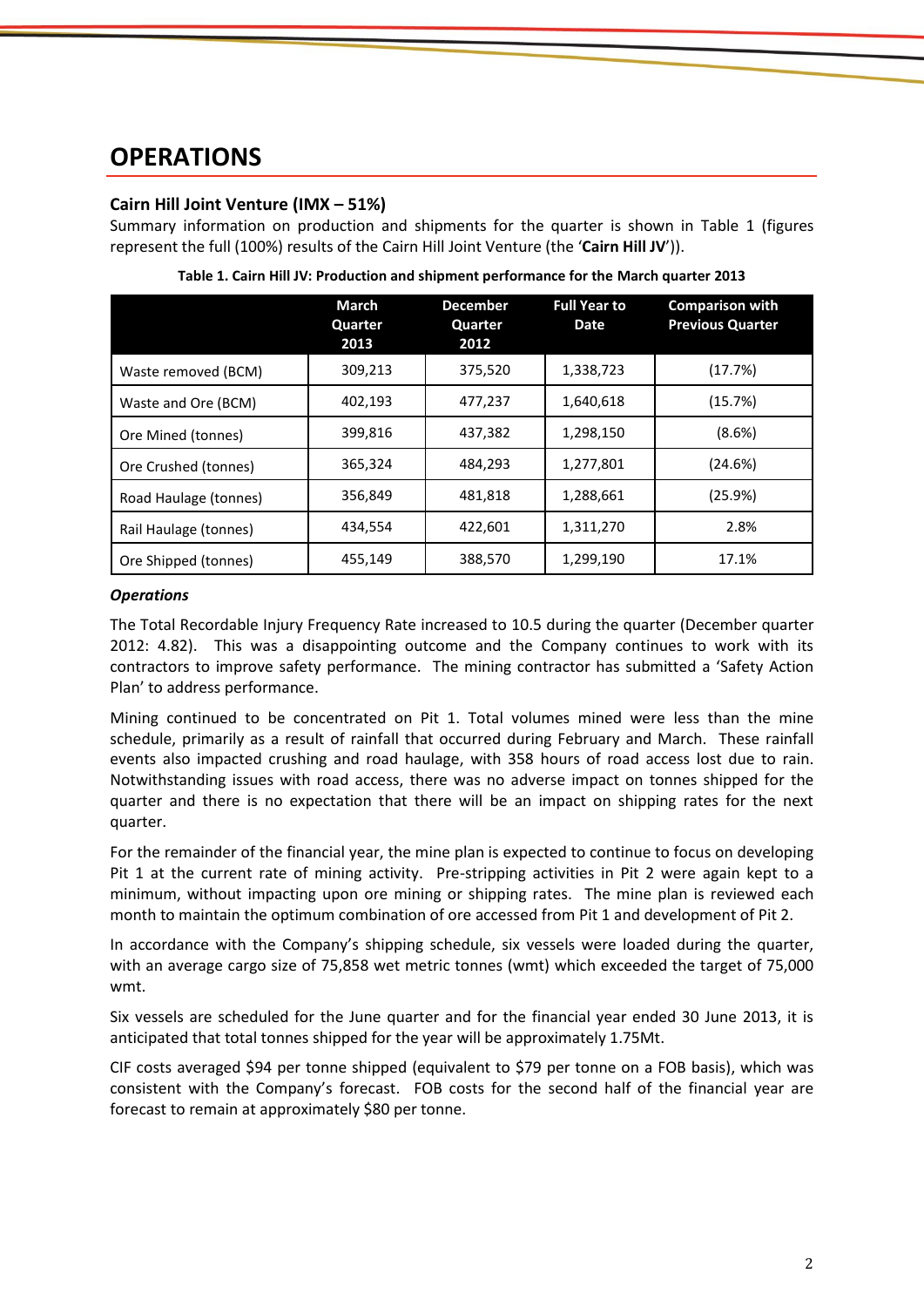## *Stockpiles*

At the end of the quarter, ore stockpiles carried a value of approximately \$13.2 million (31 December 2012: \$17.0 million), with the breakdown by stockpile location shown in Table 2. The decrease in the value of ore stockpiles was due to shipping volumes being in excess of tonnes mined during the quarter.

|                    | <b>Pre-Crusher</b> | <b>Post Crusher</b> | <b>Rankin Dam</b> | <b>Port Adelaide</b> |
|--------------------|--------------------|---------------------|-------------------|----------------------|
| Stockpile (tonnes) | 135.955            | 52.025              | 58.644            | 38.442               |

#### *Sales and Marketing*

Demand for Cairn Hill ore remained extremely competitive during the quarter, with sales to four different customers. Strong interest continues to be seen for cargo placement in 2013.

During the quarter, there was a spike in the spot price of 62% Fe ore to US\$160 per tonne, however this was short lived and by the end of the March quarter, the price had settled to US\$137 per tonne, a decrease of 6% from the start of the quarter. During the same period, the copper price decreased by 4% to US\$7,582 per tonne.

## *Cash Flow*

Record positive cash flows of \$13.4 million were generated from the Cairn Hill operation, despite the continued strength of the Australian dollar. This was a result of firm iron prices, combined with improved commercial terms received from new buyers.

Distributions to the Cairn Hill JV partners commenced during the quarter, with a total of \$5.8 million distributed between IMX (51%) and Taifeng Yuanchuang International Development Co. Ltd ("**Taifeng**") (49%) respectively. The remaining positive cash flow was used to bolster the Cairn Hill JV's cash reserve.

# **EXPLORATION**

## **1. Nachingwea Property, Ntaka Hill (IMX 100%)**

#### *Zeppelin*

A drilling campaign at the Zeppelin prospect was completed in November 2012 which consisted of nineteen diamond holes for 3,283m. This drilling campaign tested a target generated by reexamination of previous drill hole and soil sampling results.

The Zeppelin drilling returned results including $^1$ :

- 37m at 0.71% Ni and 0.15% Cu from 129m including 8m at 1.13% Ni and 6m at 1.65% Ni
- 26.7m at 0.77% Ni and 0.15% Cu from 93m including 2.1m at 2.8% Ni
- 30.1m at 0.69% Ni and 0.16% Cu from 123m including 2.1m at 1.87% Ni
- 60m at 0.46% Ni and 0.11% Cu from 39m including 5m at 1.01

The work confirmed a strike extent of approximately 450m and remains open along strike and down dip.

 $\overline{\phantom{a}}$ 

 $<sup>1</sup>$  ASX news release 13 April 2013</sup>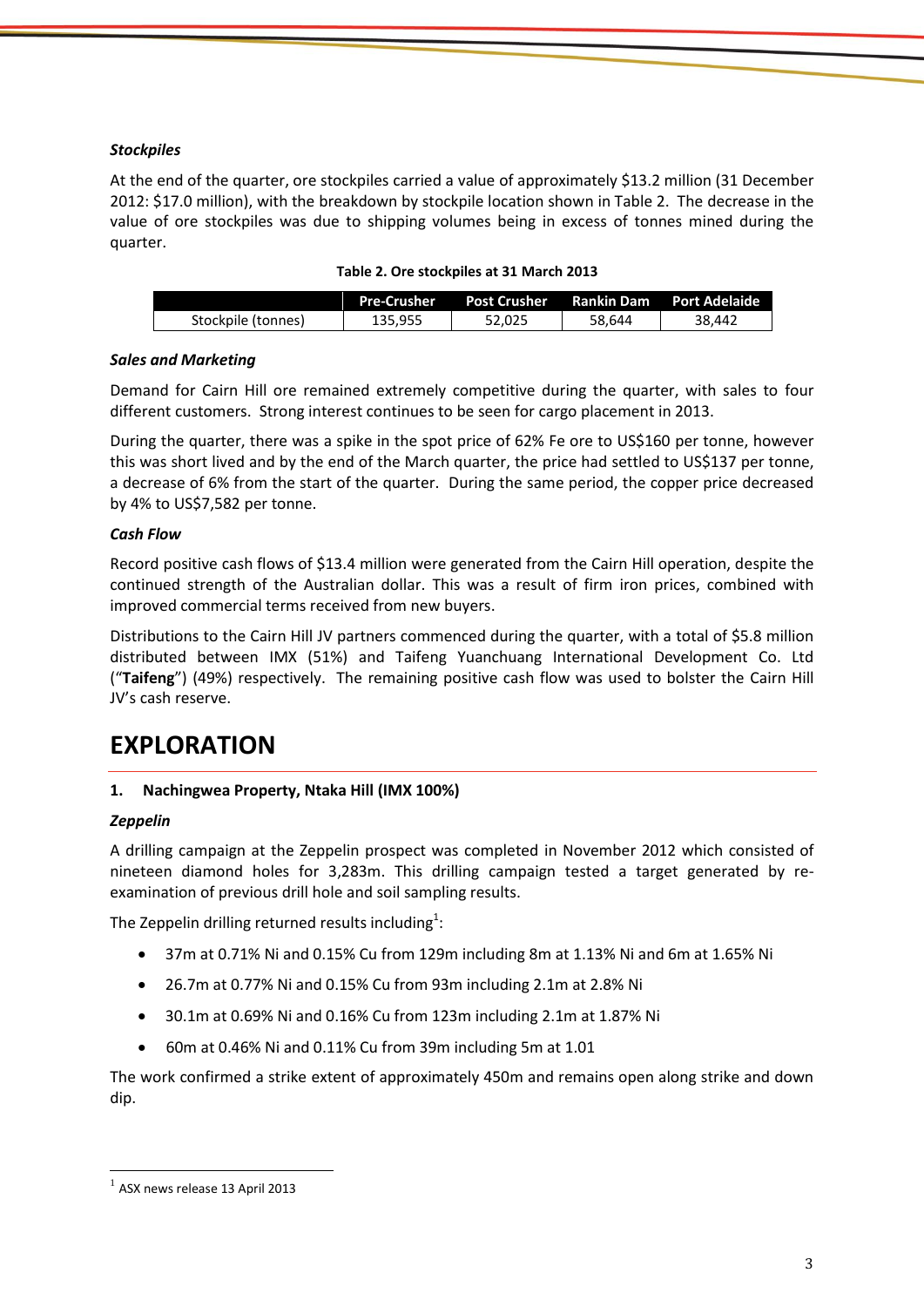An upgraded Mineral Resource estimate for Ntaka Hill will incorporate the results from the November 2012 drilling, with the Company expected to complete this work during the June quarter, at which time an assessment of open-pit mining potential may also be made.

Going forward, the Company plans to use existing electro-magnetic conductor data, soil geochemistry, gravity data and other historic exploration data as key elements of its strategy to identify new drill targets.

#### *Independent consultants review at Ntaka Hill*

Dr Stephen Barnes, lead scientist of the Earth Science and Resource Engineering Division of CSIRO, and Mr Jon Standing of Jigsaw Geoscience Pty Ltd, were engaged by the Company to enhance its understanding of the mineral systems at the Ntaka Hill Project and to inform the identification of targets for the proposed 2013 exploration program. Both Dr Barnes and Mr Standing spent time at Ntaka Hill during February 2013.

Mr Standing, a consulting structural geologist, took structural measurements on oriented drill core in order to provide an interpretation on the structural history of the intrusion and how this may have affected the localisation of the sulphide ore, including a more detailed understanding of the country rock structural morphology and history.

Dr Barnes undertook a detailed visual and geochemical analysis of the primary rock types of the Ntaka intrusion and their relationships to metal tenors in the sulphide ores and recommended a classification of rock types for use in core logging.

The combined interpretation of the resultant reports from these respected independent consultants, together with on-going consultation will contribute strongly to the Company's exploration efforts at Ntaka Hill.

## *Ntaka Hill - Lionja gravity survey and soil sampling*

A gravity survey carried out during the previous quarter over the Ntaka Hill-Lionja trend indicates that a significantly larger area of the prospective ultramafic rocks associated with Ntaka Hill may exist across the Nachingwea project. The newly interpreted ultramafic rocks provide a much-increased target area for nickel-sulphide exploration within the project area.

A gravity survey completed at Lionja, located approximately eight kilometres south of Ntaka Hill, that was completed in November 2012 and which followed drilling in July 2012, resolved a coherent and very large gravity high in the area with a significant gravity gradient on the western boundary of the gravity high, interpreted as a major north-south structure.

During the quarter, approximately 3,000 soil samples from Lionja were processed and sent to ALS Johannesburg for analysis, with results expected in late April 2013. It is intended that field mapping be completed in late May, together with integration of satellite interpretation and interpretation of the gravity and soil geochemistry results which will re-direct nickel sulphide exploration in the area.

#### *Ntaka Hill - Lionja exploration program*

The exploration camp located at Ntaka Hill was this year re-opened three months earlier than has previously been the case to allow for exploration activities to commence early in the season. Work concentrated on the reviews and soil geochemistry aspects detailed above as well as camp improvements particularly from a safe work perspective. The drilling program for 2013 will commence in early May as planned with the mobilisation reverse circulation and diamond drilling rigs (one of each).

IMX has also committed to the purchase of ground and down-hole geophysical equipment to enable continuous work in the region to be carried out during future field seasons. The depth potential for mineralisation at Ntaka Hill remains relatively unknown due to down-hole techniques only being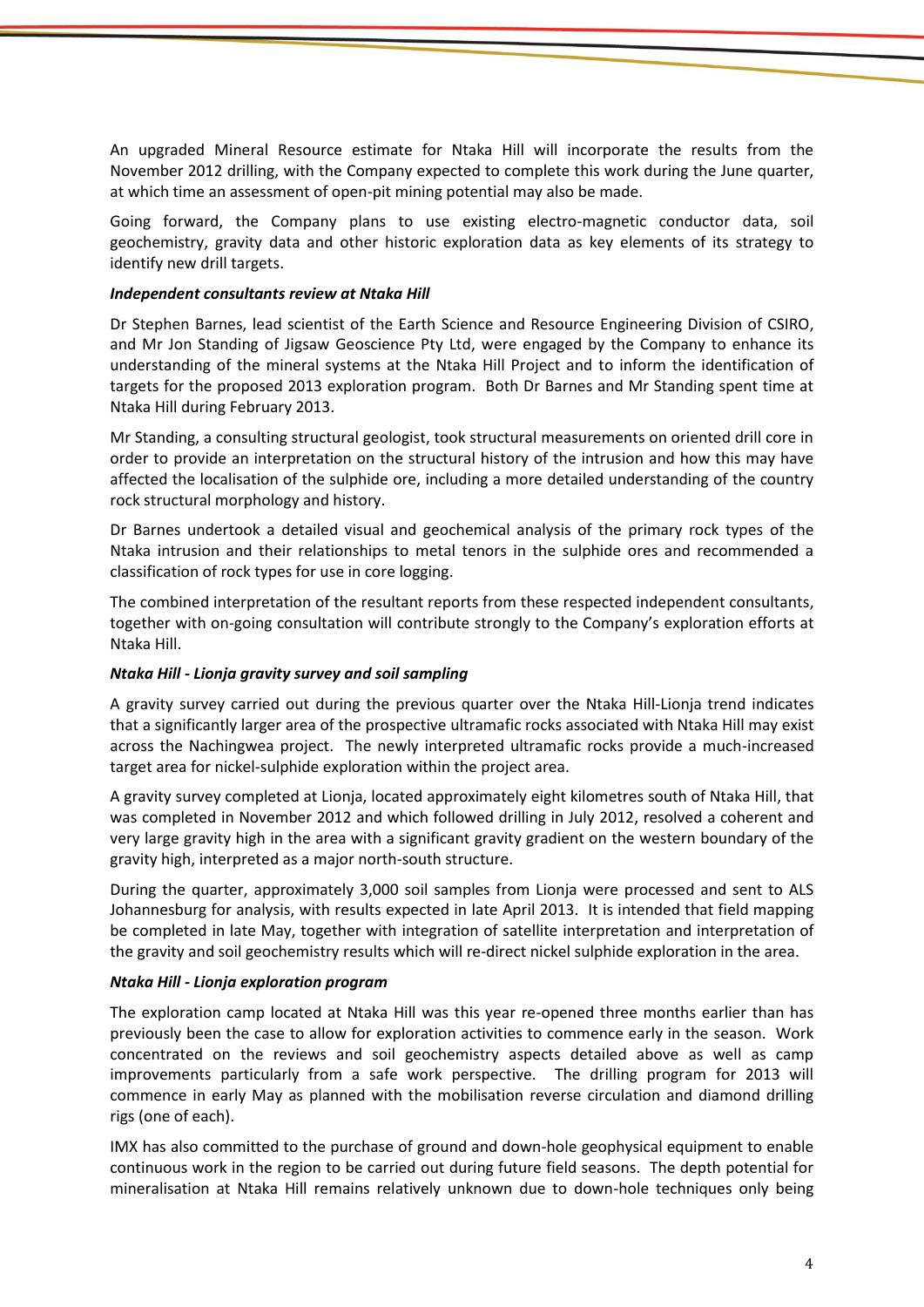applied over relatively short periods at the end of previous drilling campaigns. The application of modern down-hole electromagnetic survey techniques is intended to assist IMX in understanding the depth potential for massive sulphides at Ntaka Hill.

Ground based surveys utilising induced polarisation techniques for which the purchased equipment will also be capable, have been recommended as the optimum technique to apply to the exploration for elevated grade disseminated mineralisation, such as has been discovered to date at Ntaka Hill.

IMX has also committed to the purchase of a semi-mobile sample preparation laboratory for installation at Ntaka Hill as a first step in reducing the turnaround time for sample analyses to less than one month. This will enable IMX to adjust its drilling campaign based on relatively fast turnaround times for samples generated during a field season rather than previous practice of setting out at the commencement of a drilling season with a fixed scope for drilling. This added flexibility is intended to enhance exploration outcomes during future drilling seasons.

## *Ntaka Hill Prospecting Licence*

Subsequent to the end of the quarter, the Prospecting Licence PL 4422/2007 covering the Ntaka Hill project area was renewed effective 7 April 2013. This renewal provides for the licence to be valid for IMX to continue its exploration and project development work for a further two years.

#### **2. Nachingwea Property, Regional Targets (IMX 100%)**

During the quarter, IMX employed a senior geologist who will focus solely on following up regional targets, which during the 2013 field season will involve:

- Analysis of satellite imagery to identify outcrop;
- Analysis of existing VTEM anomalies;
- Extensive regional soil sampling over targets; and
- Potentially follow up on the most prospective targets with reverse circulation drilling.

## **3. Mt Woods Magnetite Project-Regional Targets (IMX 100%)**

Twenty-five reverse circulation holes for 3,486m drilled during late 2012 all returned significant magnetite iron intersections from five prospects near the Tomahawk prospect and Fitzgerald Dam. Results include 114m @ 32.1% Fe, 125m @ 33% Fe and 96m @ 32.4% Fe from Axehead, Penrhyn and Tomahawk North respectively (maximum 4m internal dilution, XRF Total Fusion by Amdel)<sup>2</sup>.

The magnetite-quartz formations were found to have relatively consistent iron grades across their full width, with the formations also displaying minimal weathering of the magnetite mineralisation.

The iron formations remain open at depth and, like the Tomahawk magnetite deposit, the magnetite at Axehead and Tomahawk North is coarse-grained. The Tomahawk area prospects have to date shown higher average iron grades, minimal oxidation of magnetite and more shallow overburden compared to the Snaefell deposit.

The results from the drilling have increased the Mt Woods Project exploration target tonnage by 168Mt-214Mt. When combined with the existing Inferred Mineral Resource at Snaefell and a review of regional magnetics data and historical exploration drilling, the global exploration target tonnage now totals 1.5-1.8 billion tonnes at 25-32% Fe<sup>3</sup>.

 $\overline{\phantom{a}}$ 

 $^2$  ASX news release 27 March 2013

 $^3$  ASX news release 27 March 2013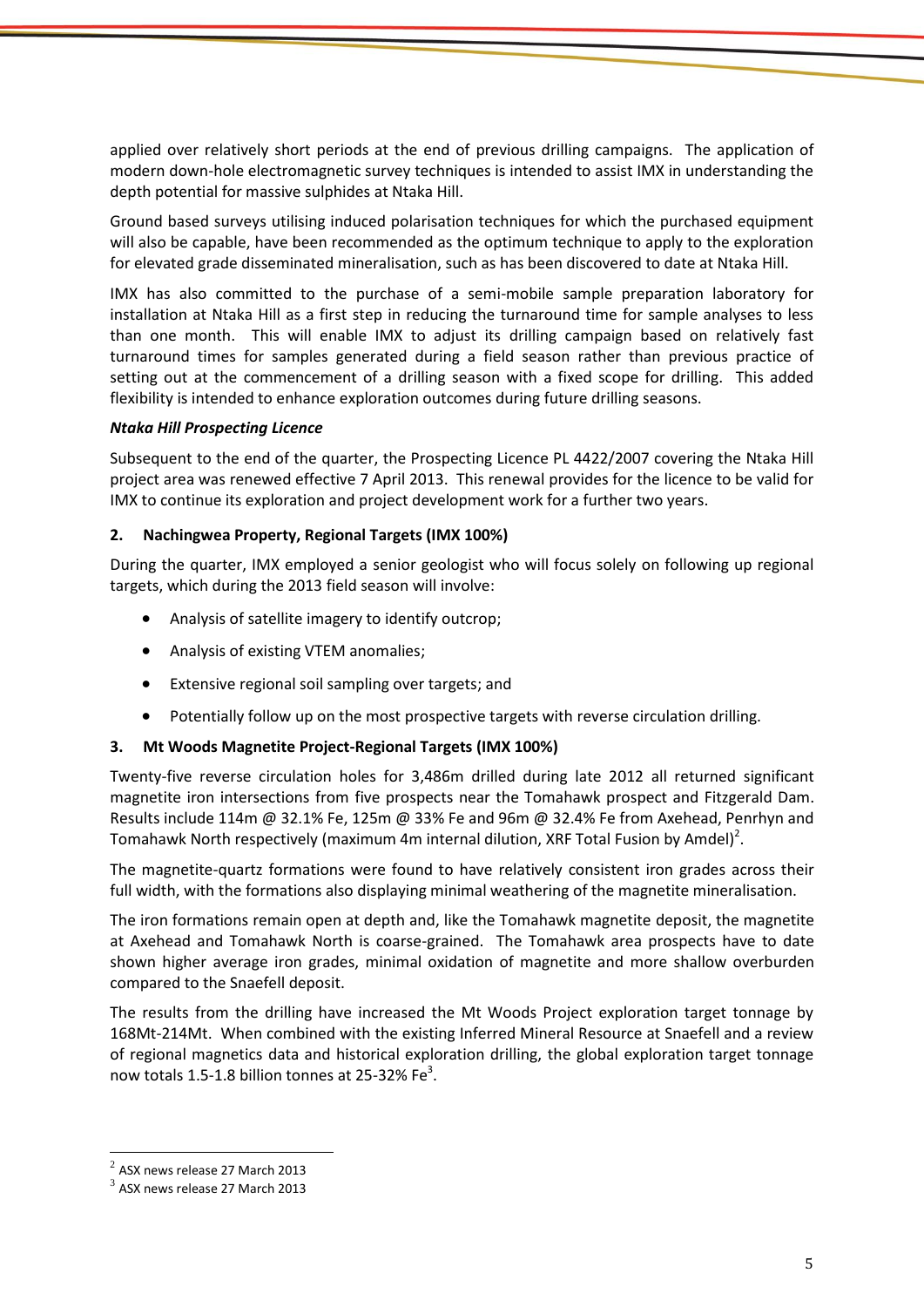# **4. Mt Woods Copper-Gold Joint Venture Project, South Australia (IMX 49%)**

The Mt Woods Copper-Gold Joint Venture Project (the '**Mt Woods JV**') is a joint-venture between IMX (49%) and OZ Minerals Limited ('**Oz Minerals**') (51%). Under the Mt Woods JV, OZ Minerals must spend \$20 million over a five year period commencing on 1 May 2010 in order to earn their 51% interest.

No exploration was conducted during the March quarter and as at 31 March 2013, Oz Minerals had spent approximately \$14 million.

OZ Minerals has submitted a proposal to spend \$2.6 million on the Mt Woods JV during year four, with a focus on the Southern Domain where 4,300m of diamond core drilling is planned.

# **5. Deep drilling at Cairn Hill**

The Company reached agreement with a drilling services provider for drilling to commence in April 2013, targeting copper and gold mineralisation beneath its Cairn Hill mine, with three holes planned to be drilled: two diamond core drill holes to test two target zones identified from structural mapping and electro-magnetic modelling below Pit 1 and planned Pit 2 and a third hole to test a strong magnetic anomaly 1km west of the Cairn Hill mine along strike of the main copper-goldmagnetite lode.

## **6. Tasmania-NW Nickel Project (IMX 96%)**

The Company has begun the process of relinquishing its Tasmanian tenements, with preparation of final reports during the June quarter in order for the relinquishment to be completed.

## **7. Mibango Nickel Project, Tanzania (IMX 100%)**

No exploration was conducted during the March quarter.

## **8. Milange Nickel-Copper-PGE Project, Mozambique (IMX 100%)**

A field investigation is planned to commence by mid 2013 to assess the results of the soil sampling program conducted in 2012 as well as the general prospectivity of the project.

## **9. St. Stephen Nickel-Copper Joint Venture Project, Canada (IMX earning up to 75%)**

As part of the acquisition of Continental Nickel Limited ('**CNI**'), the Company acquired CNI's interest in the St. Stephen Ni-Cu Project located in south western New Brunswick, Canada.

No exploration was conducted during the March quarter.

# **DEVELOPMENT PROJECTS**

## **1. Ntaka Hill Nickel Sulphide Project, Tanzania (IMX 100%)**

During the quarter the following evaluation and development work on the Ntaka Hill Nickel Sulphide Project progressed:

- Continued definitive metallurgical test work at the laboratory of G&T Metallurgical Services in Canada. This work included development of a definitive flowsheet for the processing of all mineralised zones and collection of samples from the newly discovered Zeppelin deposit which are currently being shipped to the laboratory for testing;
- Completion of the preliminary mining geotechnical evaluation;
- Completion of the analysis of the preliminary sterilisation drilling, which indicated that the currently proposed locations of key infrastructure are suitable;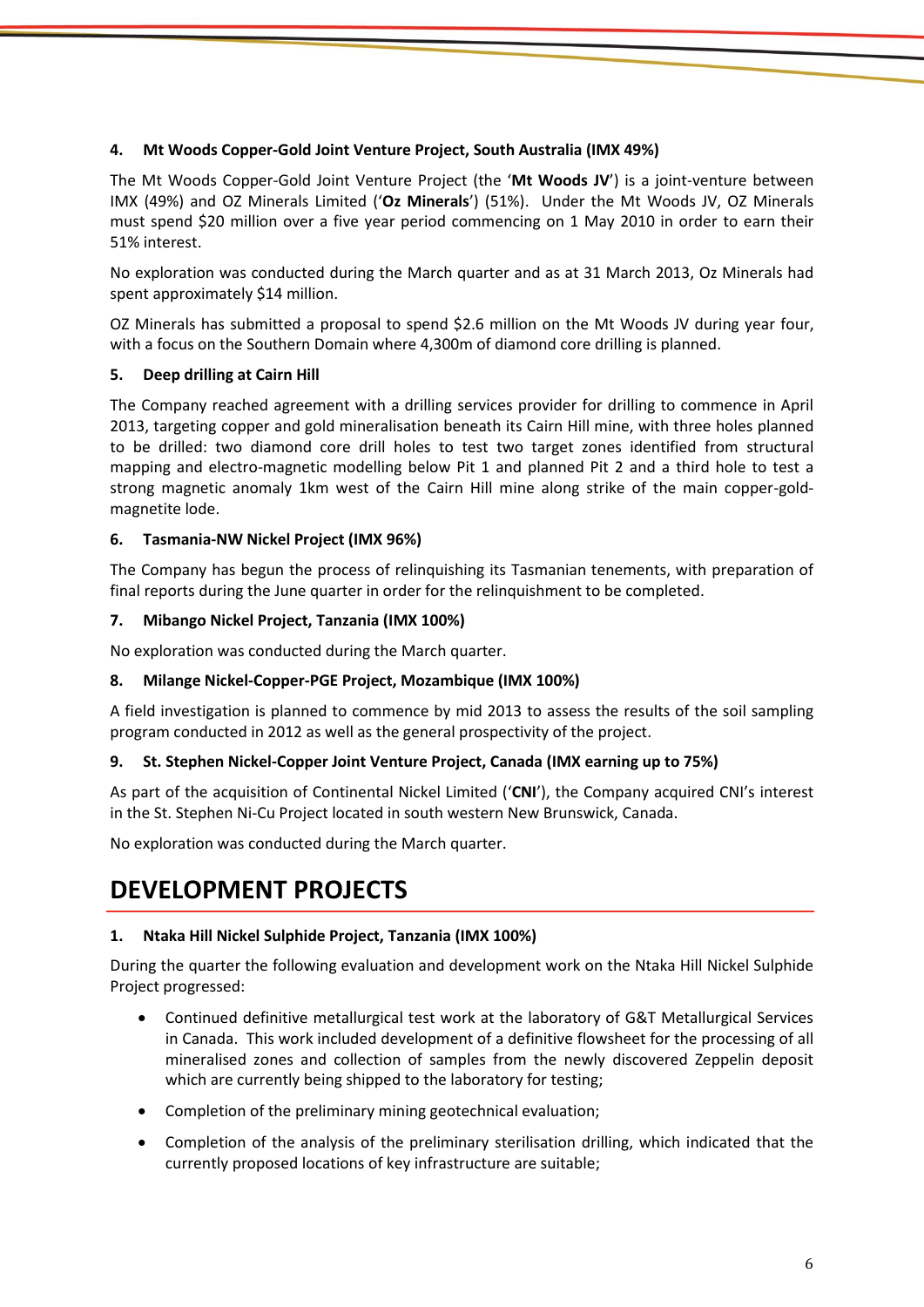- Continuation of the analysis of the hydrogeology for the site in terms of project water supply and potential environmental impacts on ground water;
- Continuation of the preparation of the Environmental and Social Impact Assessment, with submission to the Tanzanian Government expected during the June quarter 2013;
- Liaison with local authorities and communities on the Relocation Policy Framework; and
- Commencement of the delivery of community development projects, which include the refurbishment of a well and community buildings in the local village of Lionja.

# **2. Mt Woods Magnetite Project, South Australia (IMX 100%)**

Results of metallurgical test work on diamond drill core from the Snaefell deposit were received during the quarter, the key findings of which included:

- An increase in anticipated overall yield from previous test work programs from approximately 22% to approximately 28.5%;
- High-grade, low impurity magnetite concentrate of above 68.5% iron grade was produced at a relatively coarse grind size of 75 to 80 micron (P80);
- Confirmation of the ability to beneficiate mill feed to around 35% iron grade through dry magnetic separation on crushed product; and
- Confirmation that coarse direct sinter feed product at 65% iron can still be produced with the same flow sheet, thereby yielding an option to maximize project returns.

The increased projected yield is expected to reduce overall operating costs for the processing of Snaefell ore.

Also during the quarter, a scoping study for the development of a project at Snaefell commenced (the "**Snaefell Scoping Study**"). The Snaefell Scoping Study builds on work previously carried out for the internal Concept Study which was completed in August 2012 and as a result, is anticipated to involve only modest expenditure to complete.

The Snaefell Scoping Study will consider three development options, ranging from 1.8Mt per year of product, matching the current production from the Cairn Hill Mine, to 4.7 or 9.4Mt per year and is expected to be completed in mid-2013.

## **3. Cairn Hill Phase 2 (IMX 51%)**

No further work was conducted on the Cairn Hill Phase 2 project during the March quarter.

# **CORPORATE**

## **Cash flow**

As at 31 March 2013, the Group had cash at bank of \$15.3 million broken down in Table 3 below:

**Table 3. Cash Position**

|                                                    | Sm   |
|----------------------------------------------------|------|
| <b>IMX Resources</b>                               | 2.0  |
| Termite Resources NL - the Cairn Hill JV (51% IMX) | 13.3 |
| <b>Consolidated</b>                                | 15.3 |

## Termite Resources NL also had approximately \$9.6 million of creditors payable and \$2.5 million of debtors receivable shortly after the end of the March quarter.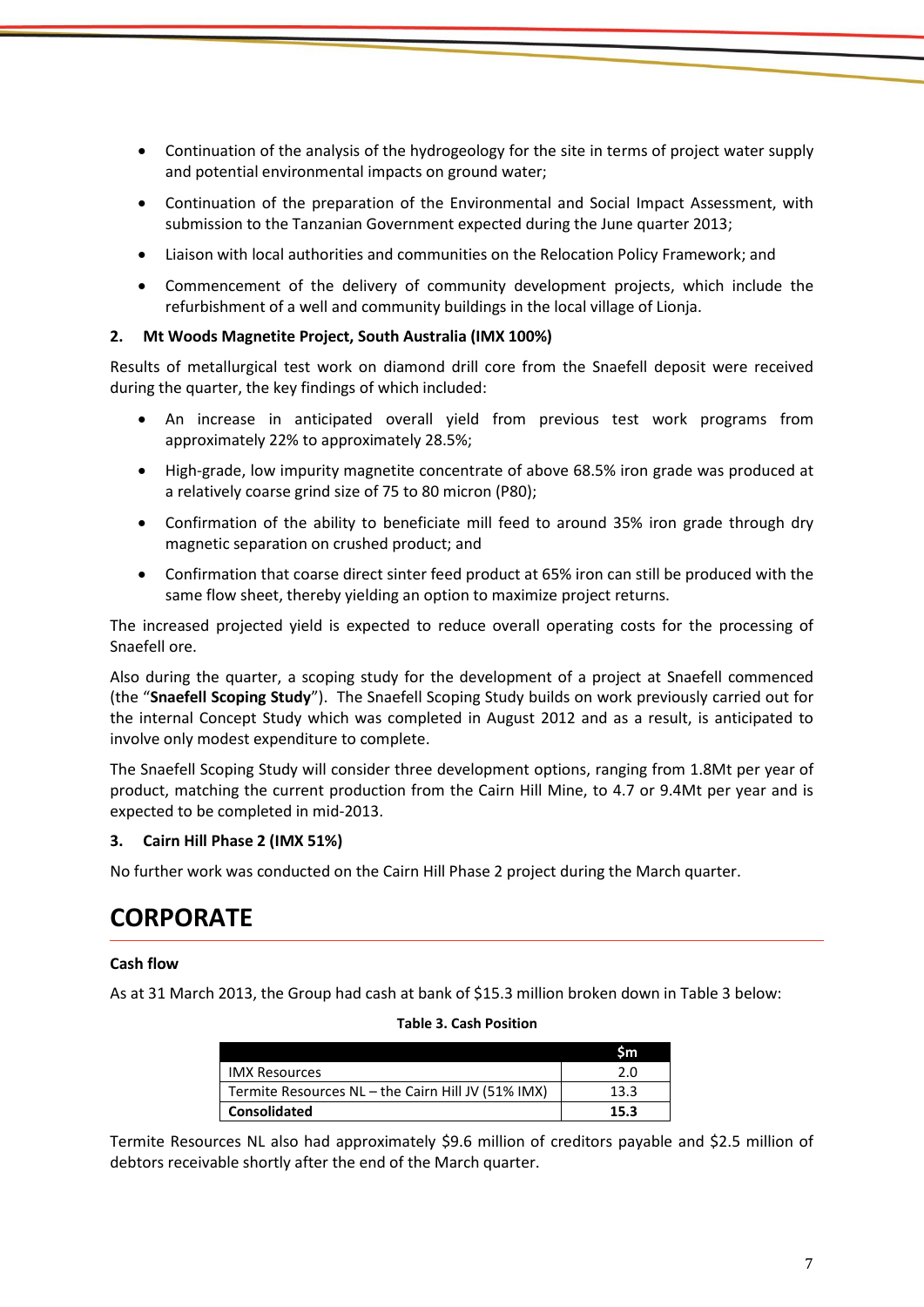The highlight of the quarterly cash flow was the net cash inflow from 100% of Cairn Hill operations of \$13.4 million for the quarter. This resulted in the commencement of distributions to the Cairn Hill joint venture partners in accordance with their shareholdings. Distributions will initially take the form of repayment of both the IMX and Taifeng shareholder loans with the joint venture entity, which at the end of the quarter stood at \$18.4 million and \$17.6 million respectively.

The March quarter also saw the remainder of costs relating to the acquisition of CNI together with a repayment of creditors completed, with the forecast corporate costs in the Appendix 5B an accurate reflection of the current level of corporate costs going forward.

#### **Investments**

Based on a share price of \$0.07 per share, the value of IMX's investment in Uranex Limited stood at \$3.7 million at the end of the quarter.

#### **Completion of Mt Woods benchmarking study**

During the quarter, IMX appointed Azure as its corporate advisor.

One of Azure's first tasks was to assist IMX in an evaluation of the Mt Woods Magnetite Project, prior to advising the Company on the strategic commercial options for the project. The results of the benchmarking study carried out by Azure for the Mt Woods Magnetite Project were very positive with the project comparing favourably against domestic and international peers over a range of metrics.

The outcomes of the benchmarking study resulted in a recommendation to finalise a Scoping Study on the project which will outline three difference scale development scenarios. The benchmarking study highlighted the attractiveness of the approximately 1.8Mt per year scenario, due to its extremely attractive capital intensity as a result of the utilisation of existing Cairn Hill infrastructure.

#### **Retention of Mt Woods JV**

During the quarter, IMX announced that it was not proceeding with the sale of its 49% interest in the Mt Woods JV to Oz Minerals.

As a consequence, IMX retains 100% of the iron ore rights and 49% of the non-iron ore rights over the Mt Woods JV, along with legal title to all of the Mt Woods JV exploration licenses.

#### **Appointment of Country Manager, Tanzania**

During the quarter, IMX announced the appointment of Heavenlight Edward Kavishe ("**Kavishe"**) as Country Manager, Tanzania, reporting to the Company's Managing Director, Neil Meadows.

As Country Manager, Kavishe will be responsible for general administration at IMX's offices in Dar es Salam, where he will be based, and will work closely with Tanzanian government authorities and industry stakeholders. Kavishe will also support the Company's activities in community relations and regulatory and legal compliance.

## **Termination of Revolving Line of Credit**

During the quarter, the Revolving Line of Credit with LinQ Resources Fund, which was fully repaid by Termite Resources NL in December 2012, was terminated. The Line of Credit was due to expire on 30 May 2013 but was fully repaid in December 2012, well short of the facility's term.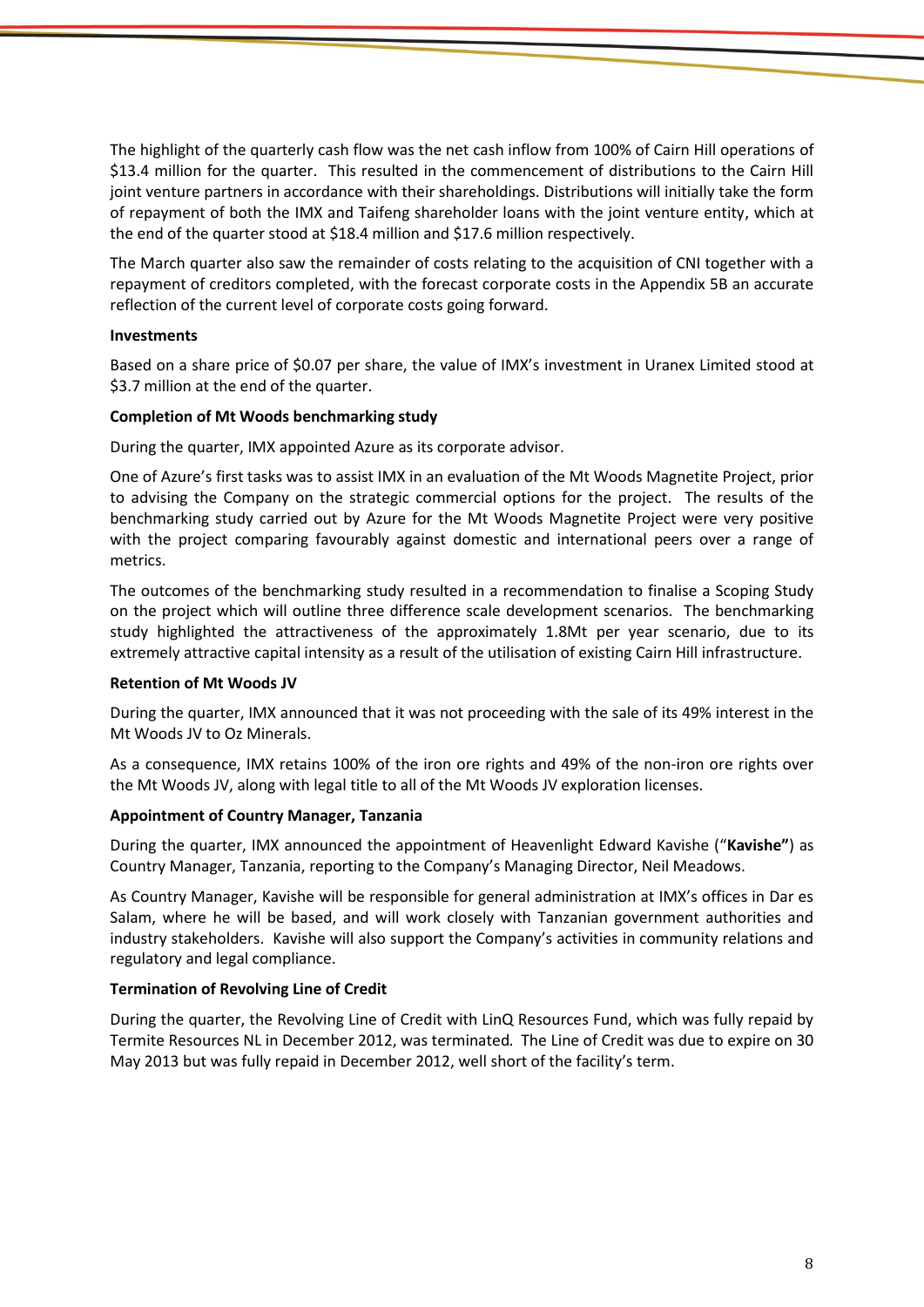Al Mondow

**Neil Meadows Managing Director**

**For further information, please contact: Neil Meadows Managing Director Tel: +61 8 9388 7877 E: [nmeadows@imxres.com.au](mailto:nmeadows@imxres.com.au)**

**Investor Relations Tony Dawe Professional Public Relations Tel: +61 8 9388 0944 E[: tony.dawe@ppr.com.au](mailto:lesleyjohns@optusnet.com.au)**

#### **About IMX Resources Limited**

IMX is an Australian based mining and base and precious metals exploration company, listed on the Australian Securities Exchange and the Toronto Stock Exchange (ASX/ TSX Code: IXR; TSX:IXR.WT), with exploration projects located in Australia, Africa and North America.

In Africa, IMX owns and operates the highly prospective Nachingwea Exploration Project in south-eastern Tanzania, which includes the potentially word-class Ntaka Hill Nickel Sulphide project, located approximately 250km west of the port town of Mtwara. Nachingwea is highly prospective for nickel and copper sulphide, gold and graphite mineralisation. The Ntaka Hill Nickel Sulphide Project is one of the world's best un-developed nickel sulphide projects and has the potential to produce a very clean, high quality premium nickel concentrate.

In Australia, IMX operates and owns 51% of the Cairn Hill Mining Operation, located 55 kilometres south-east of Coober Pedy in South Australia, where it produces a premium coarse-grained magnetite-copper-gold DSO product at a rate of 1.8Mtpa.

IMX is actively developing the Mt Woods Magnetite Project on the highly prospective Mt Woods Inlier in South Australia. IMX currently has a JORC Inferred Resource of 569Mt @ 27% Fe at the Snaefell Magnetite Deposit and a Global Exploration Target of between 900Mt-1,200Mt @ 20-32% Fe elsewhere in the project. Studies indicate that coarse grained concentrates that could be produced at Snaefell, have the potential to attract a significant price premium.

IMX has a joint venture with OZ Minerals Limited ('**OZ Minerals**'), the Mt Woods Copper-Gold JV Project, to explore the Mt Woods tenements for copper and gold. OZ Minerals is spending a minimum of \$20M for a 51% interest in the non-iron rights, with IMX retaining a 49% interest in the non-iron rights and 100% of the iron ore rights.

IMX owns 25.65% of Uranex (ASX: UNX), which is a dedicated uranium exploration company, which is developing the Mkuju Uranium project in southern Tanzania.

#### Visit[: www.imxresources.com.au](http://www.imxresources.com.au/)

**Cautionary statement:** The TSX does not accept responsibility for the adequacy or accuracy of this news release. No stock exchange, securities commission or other regulatory authority has approved or disapproved the information contained herein.

**Forward looking statements:** This news release includes certain "forward‐looking statements". Forwardlooking statements and forward-looking information are frequently characterised by words such as "plan," "expect," "project," "intend," "believe," "anticipate", "estimate" and other similar words, or statements that certain events or conditions "may", "will" or "could" occur. All statements other than statements of historical fact included in this release are forward‐looking statements or constitute forward-looking information. There can be no assurance that such information or statements will prove to be accurate and actual results and future events could differ materially from those anticipated in such information. Important factors could cause actual results to differ materially from IMX's expectations.

These forward-looking statements are based on certain assumptions, the opinions and estimates of management and qualified persons at the date the statements are made, and are subject to a variety of risks and uncertainties and other factors that could cause actual events or results to differ materially from those